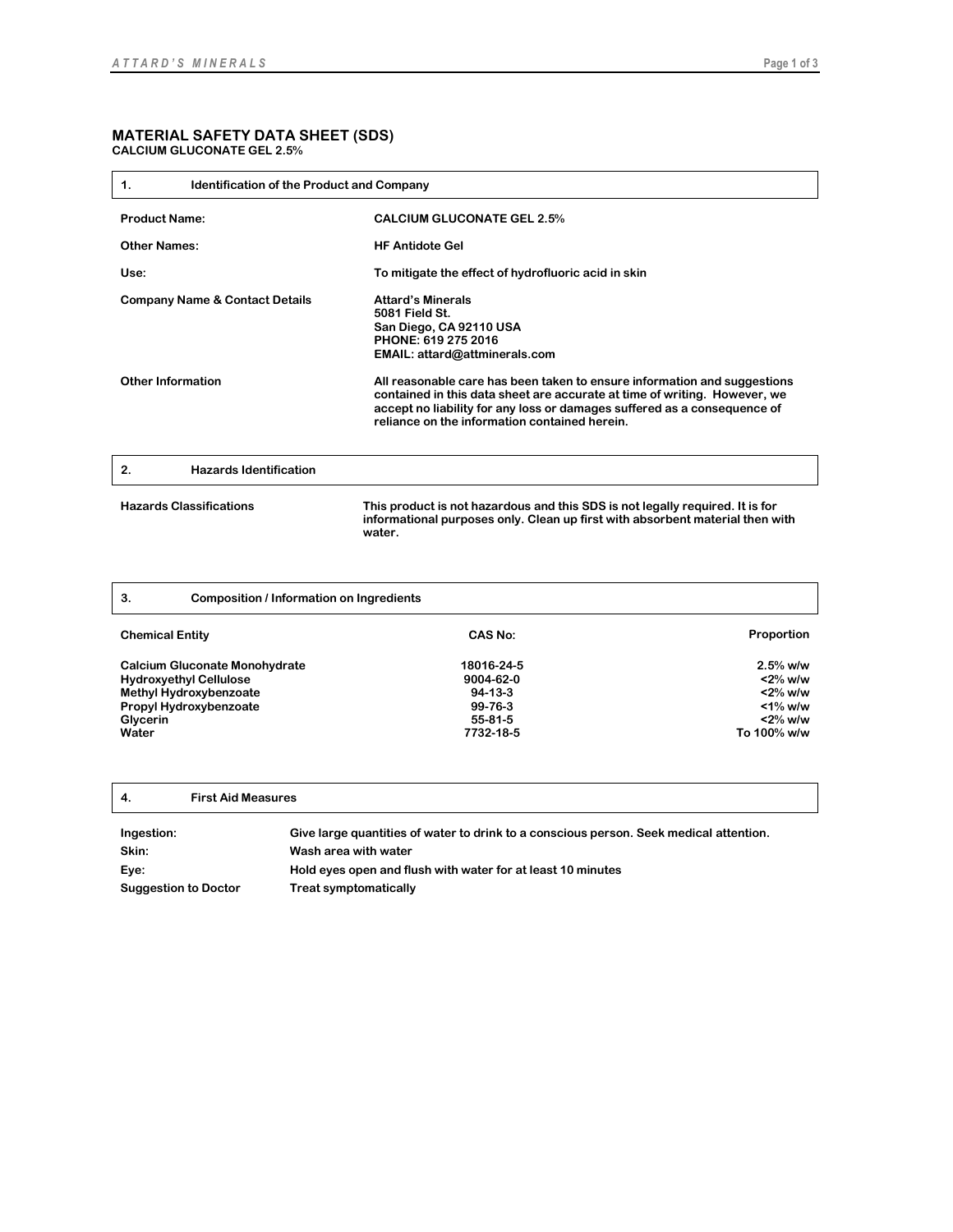## **5. Fire Fighting Measures**

| <b>Extinguishing Media</b>                           | Would not burn due to high percentage of water |
|------------------------------------------------------|------------------------------------------------|
| Hazards from combustion products                     | None allocated                                 |
| <b>Precautions &amp; Equipment for Fire Fighters</b> | None allocated                                 |
| <b>Hazchem Code</b>                                  | None allocated                                 |
|                                                      |                                                |

## **6. Accidental Release Measure**

**Contain using an absorbent (sawdust, vermiculite) where appropriate. Collect and seal in properly labeled containers for disposal. Wash area down with excess water to remove it completely because it is slippery and can cause falls. Refer to local waste Management Authority Regulations for other approved methods.**

| 7.<br><b>Handling and Storage</b>                   |                                                                                                                                                                       |
|-----------------------------------------------------|-----------------------------------------------------------------------------------------------------------------------------------------------------------------------|
| <b>Safe Handling Practices</b>                      | Not hazardous for the purposes of transport and storage                                                                                                               |
| Storage                                             | Store below 25°C (store at controlled room temperature)                                                                                                               |
| <b>Other Information</b>                            | Do not refrigerate or freeze or some material may crystallize out                                                                                                     |
|                                                     |                                                                                                                                                                       |
| 8.<br><b>Exposure Controls; Personal Protection</b> |                                                                                                                                                                       |
| <b>Exposure Limits:</b>                             | No known exposure standards for Calcium Gluconate Gel 2.5%. Its<br>Active ingredient, Calcium Gluconate, has little if any toxicity $LD_{50}$<br>$(IV rat)$ 950 mg/kg |
| <b>Engineering Controls</b>                         | $LD_{50}$ means a dose of a substance that produces death in 50 per<br>cent of a population of experimental animals.<br>No special precautions necessary.             |
| <b>Personal Protection</b>                          | No special requirements.                                                                                                                                              |
|                                                     |                                                                                                                                                                       |
|                                                     |                                                                                                                                                                       |

| 9. | <b>Physical and Chemical Properties</b> |
|----|-----------------------------------------|
|----|-----------------------------------------|

| Appearance / Odour:<br>pH:          | A clear, viscous, colourless and odourless gel.<br>$5.0 - 7.0$ |
|-------------------------------------|----------------------------------------------------------------|
| Vapor Pressure:                     | Same as water depending on temperature                         |
| <b>Vapor Density:</b>               | Same as water depending on temperature                         |
| Viscosity:                          | $30,000 - 100,000$ cps                                         |
| <b>Boiling Point:</b>               | Same as water ±5%                                              |
| <b>Freezing / Melting Point</b>     | Same as water ±5%                                              |
| Solubility:                         | Miscible in water                                              |
| <b>Specific Gravity or Density:</b> | Same as water ±5%                                              |